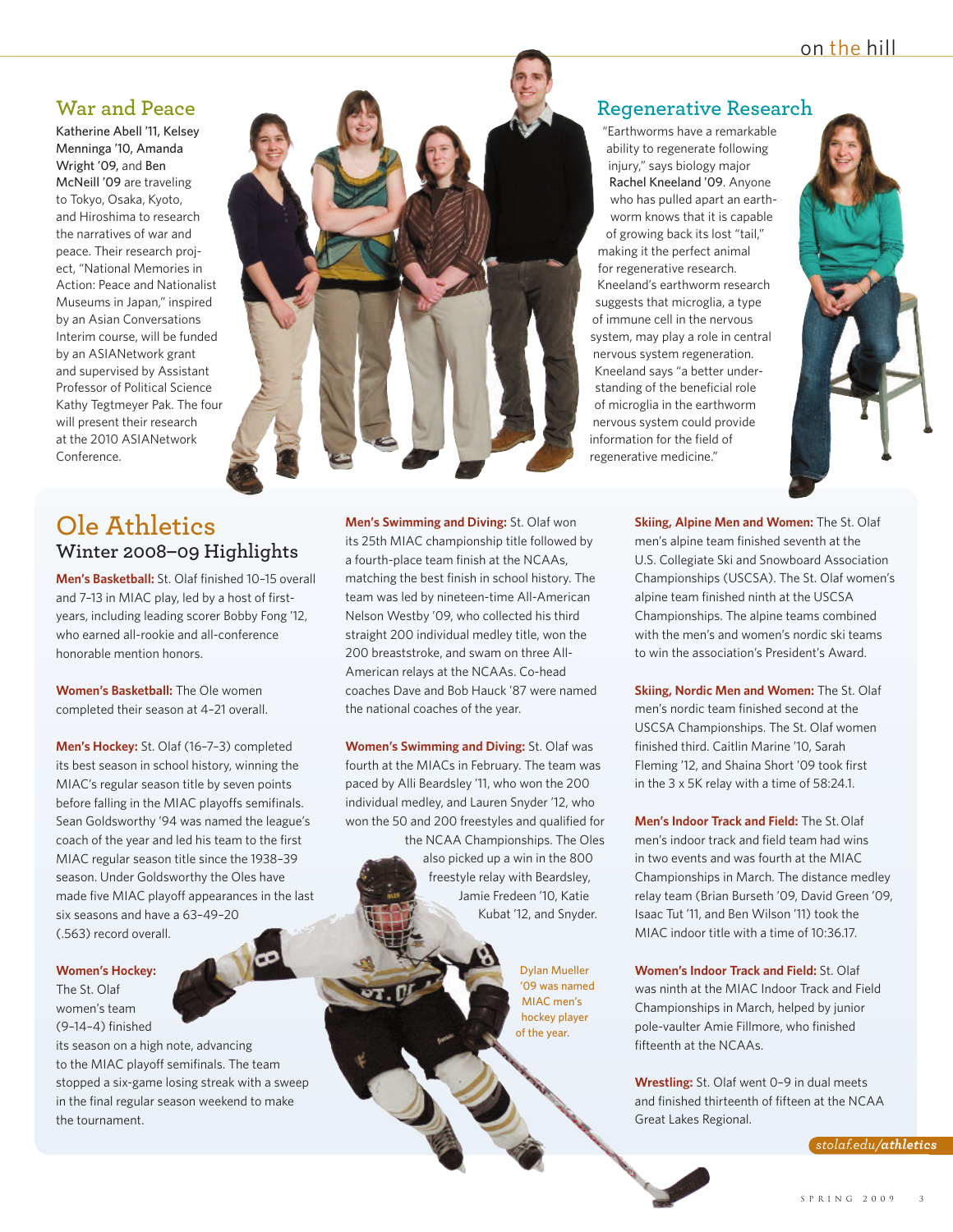# **St. Olaf Honors Its Retiring Faculty Members**

The four faculty who are retiring this year have served St. Olaf College for a combined total of 165 years and have touched the lives of thousands of students in countless ways.

PH OTO GRAPHED BY BILL KELLEY

#### **Lynn Steen · PROFESSOR OF MATHEMATICS** By Suzy Frisch

L ynn Steen has worked his entire career to make mathematics fascinating and not something to be feared. During a forty-fouryear career at St. Olaf, Steen applied that passion for mathematics in varied ways, from helping the college bolster its math department to shaping the way teachers approach math education for all ages.

Steen, a professor of mathematics, most recently served as special assistant to the provost. An outgrowth of his temporary stint as head of institutional research, the position had Steen coordinating internal research projects on behalf of St.Olaf's provost and associate deans.

Early in his career, Steen helped the college's mathematics department increase its number of math majors. Their tactic: put the best and most engaging instructors in the first courses students take, getting them excited about math. Then they might take another course, and then another, until they were so close to earning a math major that they inevitably finished the degree. Steen's efforts helped St.Olaf boost its math majors from 1 percent to 12 percent of graduates — one of the highest percentages in the country.

"People are always saying they aren't good at math, and that got me focused on teaching math and helping other organizations improve the teaching of math nationally," says Steen, who penned a ground-breaking report for the National Research Council on the

"People are always saying they aren't good at math, and that got me focused on teaching math and helping improve the teaching of math  $national <sub>V</sub>$  – LYNN STEEN

challenges facing mathematics education in the United States. He has also written many *Encyclopedia Britannica* articles on topics in mathematics.

Steen's career carried him often to Washington, D.C., where he was deeply involved in national mathematics organizations. He held numerous leadership posts, including president of the Mathematical Association of America and director of the Math Sciences Education Board, a National Academy of Sciences entity that works on improving math education.

Two of Steen's major efforts involved encouraging national science journals and magazines to write more about mathematics. Recently, he devoted much effort — through writing, research, and his organizational

> work — to improving all students' quantitative literacy and building their competence in evidence-based reasoning. Steen is grateful that St. Olaf gave him the freedom to work on a rich medley of projects on both local and national stages. "If I work on the same thing for too long, then I want to move onto something else," he explains. "So I'm pleased that I was able to do so many different things throughout my career. St. Olaf is a wonderful place to have a career like that."

#### **Mary Steen · ASSOCIATE PROFESSOR OF ENGLISH** By Linnae Stole '10

ary Steen still exchanges Christmas cards with a student who was in the first creative nonfiction class she taught at St. Olaf nearly forty-five years ago. It's just one of many relationships she's developed with students and colleagues in a career that, over time, has seen significant changes in the college and in the way society views literature.

Despite coming from a family of teachers, Steen didn't originally plan on becoming one herself. She first considered a career in music therapy, but introductory classes in psychology and music prompted her to change course. She told herself, "What you're really good at, what you really love, is English, so just major in it." After earning her bachelor's degree from Luther College, she went on to earn a master's degree in teaching from Harvard University and came to St.Olaf in 1965.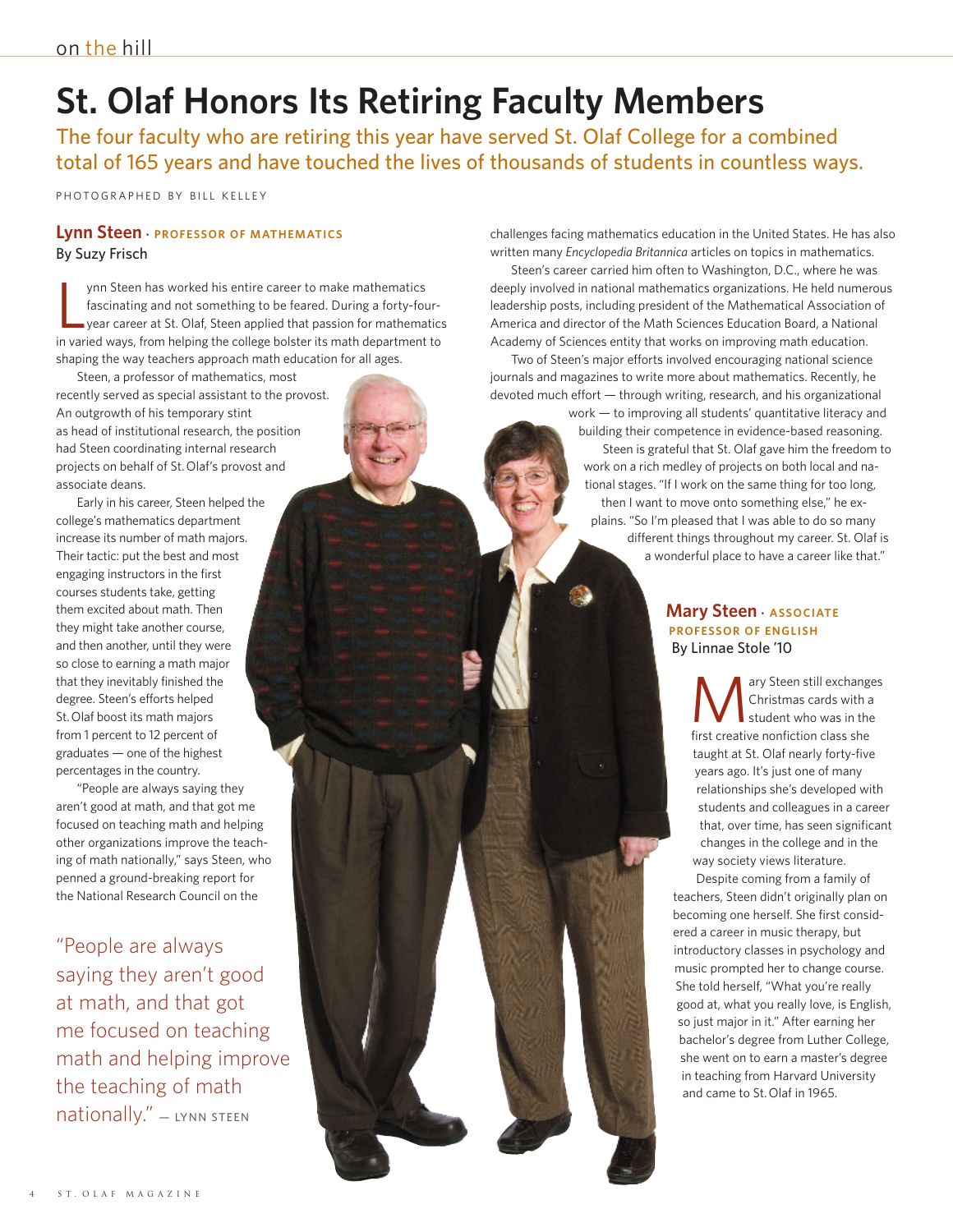When Steen arrived on campus with her husband Lynn Steen, professor of mathematics and special assistant to the provost, the English faculty, like the rest of the faculty, was predominantly male. This resulted in a dramatically different style of discourse in the department, particularly in department meetings. "I can trace a change in department culture in the way things were discussed and handled when the balance of men and women became more even," she says.

The English major at St. Olaf has also changed during Steen's tenure. Until about fifteen years ago, the major focused on an historical approach to literature, defined as British and American literature. Today, the English major is "consciously focused on global literature in English, trying to be flexible while trying not to say that the only way to study literature is historical," explains Steen. "There are lots of different ways to approach literature, and we're trying to accommodate that."

Steen's primary focus over the years has been to teach writing courses, and her favorite class is creative nonfiction. "You can so clearly see students' progress from the beginning to the end of the semester," she says. "Each class becomes a community, a support group for writers. There's almost always a relaxed and good-humored atmosphere, and I generally get to know the students better than in other courses, both because of the smaller class size and because I know them through their writing as well as class."

She has also taught classes in fiction, science writing, and countless first-year writing courses. Aside from teaching, Steen has been an adviser for the *Manitou Messenger* and the *Quarry* (the annual literary magazine), and she has chaired the English department since 2004.

In addition to her interaction with students, Steen says her relationships with other faculty members have been an important part of her time at St.Olaf. Christmas parties and end-of-year picnics foster community, but more than that, says Steen, "good relations among English faculty develop over shared interests — not only teaching, but politics, fiction, small children, writing, handwork, film, baseball. I will miss standing in the doorways of various colleagues' offices exchanging reading recommendations."

"Each class becomes a community, a support group for writers. There's almost always a relaxed and goodhumored atmosphere." - MARY STEEN

While she admits to being a little too busy at the moment to think much about her retirement plans, Steen expects that she and her husband will spend a significant amount of time in California, where her mother-in-law, two sisters, and the family of one of her daughters all live. She also hopes to do some volunteer work and find time to sort through a lifetime of family photographs.

**LINNAE STOLE '10** is an English major and a student reporter for the St.Olaf marketing and communications office.

#### **Martha Wallace '75 · PROFESSOR OF MATHEMATICS** By Suzy Frisch

F or Martha Wallace, there is nothing quite as satisfying as seeing the look on students' faces after everything clicks and they solve a math problem. Whether it's a struggling student who has a breakthrough or an advanced undergrad who leaps to the next level, Wallace truly enjoys teaching them problem-solving. And that's one of the biggest things she'll miss after retiring from a thirty-two-year career as a mathematics professor.

"My overall philosophy has been that teaching is not telling, that teaching is really enabling learning," says Wallace, a professor of mathematics and the Kenneth Bjork Distinguished Professor. "We want students to understand that they can figure out how to do something themselves when they understand the mathematics behind it. Teaching is more about finding ways to make students realize their own potential than it is about impressing them with the teacher's knowledge."

## "Teaching is not telling, teaching is enabling learning." - MARTHA WALLACE

Wallace had an unconventional education, beginning her undergraduate years at the University of Minnesota and then taking nine years off to marry and begin raising three children. She completed her undergraduate degree at St.Olaf in 1975 and

soon started a master's and Ph.D. program in mathematics education back at the University of Minnesota. While pursuing her doctorate, Wallace also directed the St.Olaf Academic Support Center and taught mathematics and mathematics education courses.

Wallace says this alternative path helped her relate to the struggles of students and she feels it made her a better teacher. Ultimately, she decided that her first love was teaching, so she moved into the Department of Mathematics full-time, teaching college mathematics and passing on the tricks of the trade to future middle and high school math teachers. It's a dual role Wallace favored, considering it part of her mission to shape the way schools teach mathematics.

In the summer, Wallace led teacher workshops and often partnered with a school district to help teachers apply changes in mathematics to the classroom. She also held many leadership roles, serving as president of the Minnesota Council of Teachers of Mathematics and on the boards of several state and national mathematics education organizations.

During retirement Wallace plans to visit her far-flung children and four grandchildren. She also wants to tutor students in math and work with high-achieving elementary and high school students. She's just not quite ready to let go of teaching. "It's been a hard, hard decision for me to retire," she says. "St.Olaf is a special place, and I'm going to miss the students a lot."

**SUZY FRISCH** is a Twin Cities-based writer.

[CONTINUED ON NEXT PAGE]